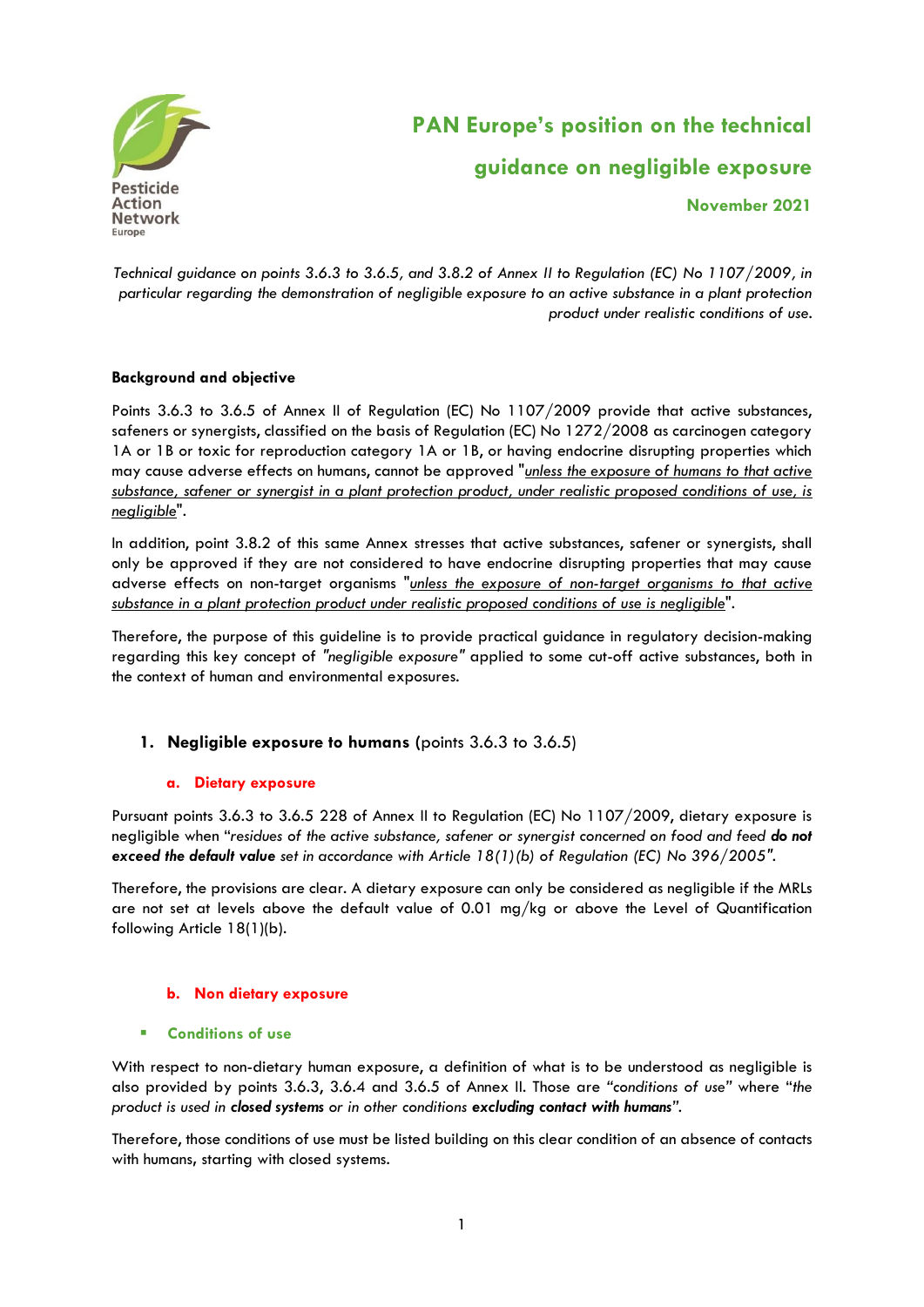**A closed system is one from which a substance cannot escape or be added**. Building on this commonly agreed definition, systems such as greenhouses or walk-in tunnels cannot be considered as closed system (due to groundwater and surface water leakages) <sup>1</sup>. These are therefore not conditions of use that result in negligible exposure to a harmful substance.

To prevent human contacts, **other conditions of use than closed systems (if they technically exist) must also prevent any form of release of the substance**. For this purpose, all the different routes (air, water, soil) and pathways (inhalation, ingestion, dermal contact) of exposure for all exposed groups (operators, workers, bystanders and residents) must be considered.

When the proposed conditions of uses are failing to prevent such contacts in the applicant's dossier, it should be concluded that a negligible exposure cannot be demonstrated, without further assessment and in line with the cut off approach. Particularly, **risk mitigation measures (RMMs),** whose aim is to *reduce* releases in order to *mitigate* exposure of humans, should not be further investigated. They do not and are not intended to completely eliminate human contact as required in points 3.6.3. to 3.6.5 of Regulation (EC) No 1107/2009. Therefore, they cannot ensure with certainty that the exposure to harmful substances will be negligible.

## ▪ **Reference values**

**In line with the above statements, PAN Europe is firmly opposed to the use of toxicological reference values** (eg. AOEL and/or MoE), which would not exclude human exposure but rather limit it to a threshold identified as 'safe'. This approach cannot be considered a suitable solution having regard to the definition of negligible exposure given in Annex II and to the hazard-based approach of Regulation 1107/2009.

This is particularly true for substances known or presumed to have non-threshold effects as carcinogenicity (3.6.3.), genotoxicity (3.6.4) or endocrine disruption (3.6.5). For those substances, no threshold is safe, particularly regarding the unborn children. For this precise reason, Regulation (EC) 1107/2009 provides that these substances must be banned on the sole basis of their hazardous intrinsic properties if human contact cannot be excluded and without further risk assessment. In this respect, the Regulation intendedly protects from non-threshold risks, which would not be addressed by implementing toxicological reference values. Their use would go against the cut-off approach and completely twist the purpose of the regulation, which is to remove the more harmful substances from the EU market rather than to try mitigating the related risks.

This objective was turned into a political commitment in the Farm to Fork Strategy, which calls for a 50% reduction in the use of the more harmful pesticides by 2030. Those latter are defined as those containing cut-off substances (as the one listed in points 3.6.3. to 3.6.5) and candidates for substitution (category under which these cut-off substances would theoretically be re-approved on the ground of a negligible exposure). In addition, the Chemical Strategy for Sustainability requires *"that consumers products (…) do not contain chemicals that cause cancers (…) affect the reproductive or the endocrine system*" 2.

Reference values and risk mitigation measures are risk-based tools of assessment which, even combined, cannot ensure with full certainty that conditions of uses of a substance exclude contact with humans. Additionally, looking into both implies going further in the risk assessment than what the hazard-based approach, applied to cut-off substances meeting points 3.6.3 to 3.6.5, requires from EFSA. For these reasons, and with regard to the new EU objectives to reduce significantly the use of the more harmful pesticides by 2030, reference values and risk mitigation measures should not be endorsed.

<sup>1</sup> EFSA Guidance Document on clustering and ranking of emissions of active substances of plant protection products and transformation products of these active substances from protected crops (greenhouses and crops grown under cover) to relevant environmental compartments.

<sup>2</sup> Chemicals Strategy for Sustainability. Towards a Toxic-Free Environment, page 10.